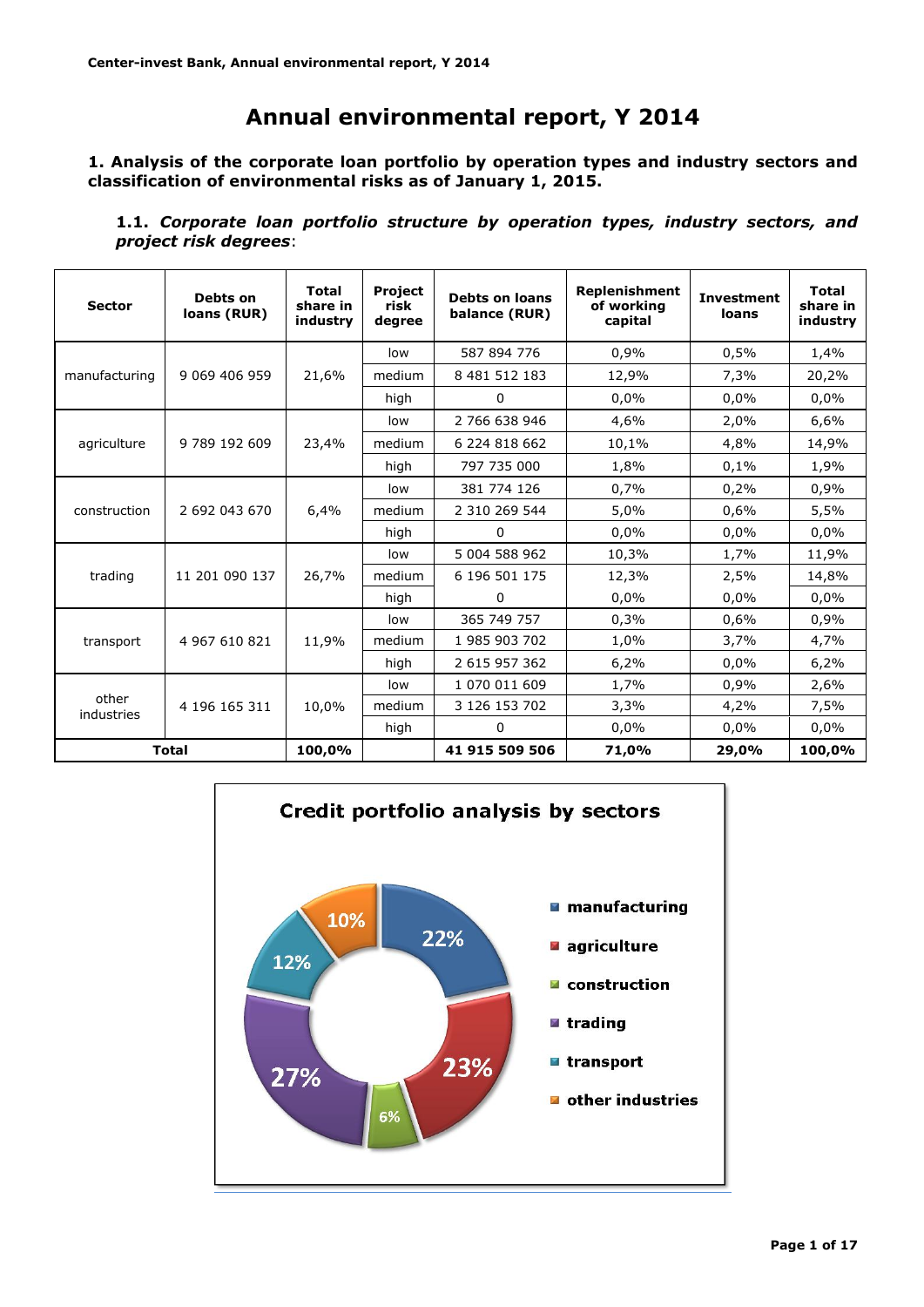| 1.2.     |  |  | Credit portfolio structure by environmental, social, and project risk |  |  |
|----------|--|--|-----------------------------------------------------------------------|--|--|
| degrees: |  |  |                                                                       |  |  |

| <b>Risk</b><br>degree | Environmental risk,<br><b>Share</b><br>debts on loans (RUR) |       | Social risk,<br>debts on loans (RUR) | <b>Share</b> | Project risk, debts<br>on loans (RUR) | <b>Share</b> |
|-----------------------|-------------------------------------------------------------|-------|--------------------------------------|--------------|---------------------------------------|--------------|
| low                   | 23 491 080 816,67                                           | 56,0% | 23 128 097 207                       | 55,2%        | 10 176 658 177,64                     | 24,3%        |
| medium                | 13 508 460 202,48                                           | 32,2% | 11 336 126 233                       | 27.0%        | 28 325 158 966,40                     | 67,6%        |
| high                  | 4 915 968 486,76                                            | 11,7% | 7 451 286 066                        | 17,8%        | 3 413 692 361,87                      | 8,1%         |





| <b>Environmental</b><br>risk degree | Social<br>risk<br>degree | Debts on<br>loans (RUR) | <b>Share</b> |
|-------------------------------------|--------------------------|-------------------------|--------------|
| low                                 | low                      | 20 154 975 079          | 48,08%       |
| low                                 | medium                   | 3 141 550 598           | 7,49%        |
| low                                 | high                     | 194 555 140             | 0,46%        |
| medium                              | low                      | 2 781 603 244           | 6,64%        |
| medium                              | medium                   | 8 103 118 104           | 19,33%       |
| medium                              | high                     | 2 623 738 854           | 6,26%        |
| high                                | low                      | 191 518 884             | 0,46%        |
| high                                | medium                   | 91 457 531              | 0,22%        |
| high                                | high                     | 4 632 992 072           | 11,05%       |



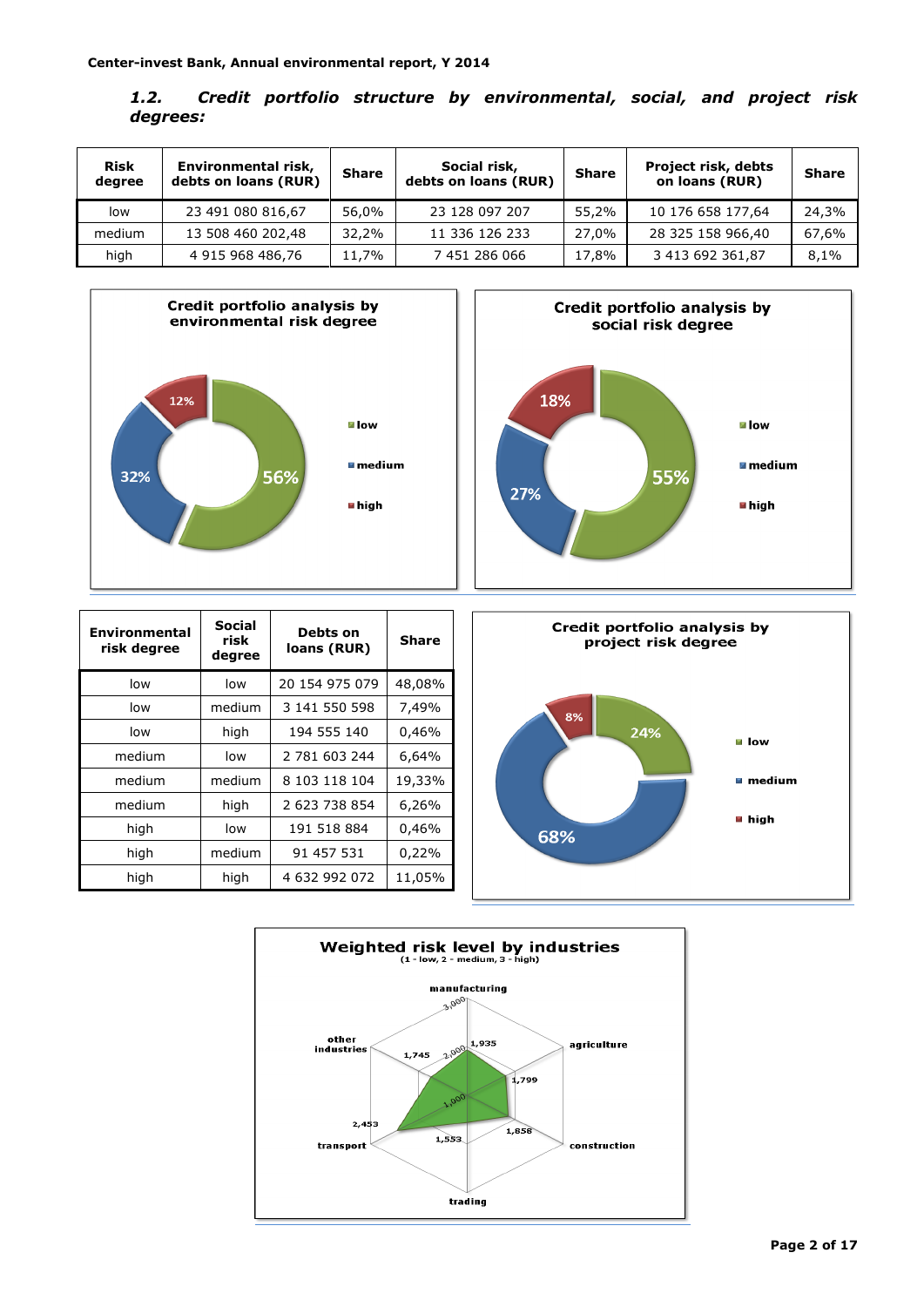

The following diagram presents groups of high project risk customers by industries.

#### **2. Describe how the environmental procedures were included in the operation approval process:**

In 2010 the Bank adopted a new version of «Environmental and Social Policy» (06.09.2010, amendments dd. 01.02.2011, dd. 11.09.2012, dd. 23.04.2014), which was agreed with the main shareholders and partners of the Bank.

The Environmental and Social policy of JSC CB Center-invest (further 'Policy') is a key element of the process of decision-making in the Bank related to financing and approval of projects, and monitoring of their realization.

The purpose of the Policy consist in description of the commitments and procedures supporting the generally recognized principles of promotion of the 'environmentally safe and steady development' in all business operations in the domains of banking, investment, and technical cooperation, as a fundamental aspect of a rational conduct of business.

Center-Invest Bank prefers to finance the projects capable of bringing additional environmental and social yields. Special attention is paid to projects including elements aimed at solution of priority environmental and social problems characteristic of the region, where the Bank operates, such as mitigation of the climate change consequences and the corresponding adaptation measures, desertification, preservation of biodiversity, power and resources saving, reduction of the scale of poverty, promotion of good labor conditions, overcoming of social alienation, access to the basic services, equality of sexes, transparency and social development.

The Bank understands the importance of the measures for mitigation of the climate change consequences and corresponding adaptation, and their priority in the context of its operations in the region. It intends to further develop its approach to solution of the climate change problems, especially with regard to reduction of the greenhouse gas emissions, adaptation, use of renewable energy sources, and rising of power efficiency, and to intensify its efforts for solution of these problems within the framework of its operations.

All projects funded by the Bank are subjected to preliminary environmental and social assessment to assist in taking decisions on expediency of financing of a particular activity and, in case of a positive decision, determination of the approach to solution of the environmental and social problems. Such a preliminary social and environmental assessment is a part of the process of general preliminary assessment of the project, which presupposes assessment of the financial, and goodwill risks, and identification of opportunities to improve the environmental or social situation. This preliminary assessment takes into account the nature and the scale of the project, and is commensurate with the level of environmental and social risks and their consequences.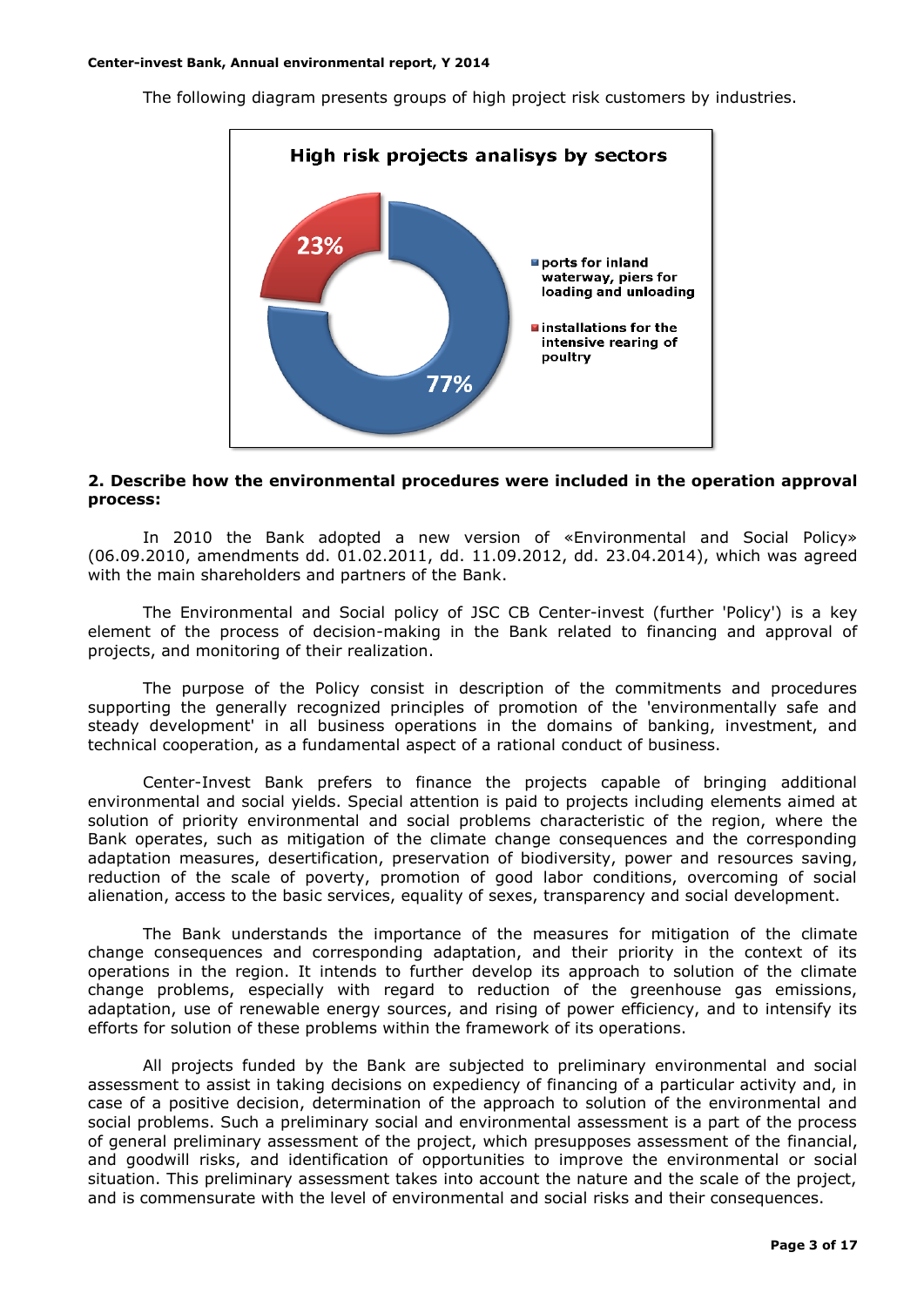Center-Invest Bank may refuse from financing of a proposed project for environmental or social reasons in the events when, for instance, such project does not provide for satisfactory methods of solution of environmental and social problems within the time limits deemed reasonable by the Bank, or when the level of residual consequences is inadmissibly high. Besides, there is a list of operations, which the Bank will not finance. That list is contained in the appended 'Environmental and Social Exclusion List of Center-Invest Bank.

Based on environmental and social criteria, Center-Invest Bank classifies the proposed projects by the following categories depending on the level of environmental and social risks: 'A' or 'high-risk', 'B' or 'medium-risk', 'C' or 'low-risk' (Annex 3). This is needed to provide for the scale of the potential environmental and social consequences and problems connected with the proposed projects, and to determine the nature and depth of the required analysis of the environmental and social aspects of each project, the extent of disclosure of information, and cooperation with the interested parties, account taken of the character, the location, the environmental sensitivity, and the scale of the project, as well as the nature and severity of the concomitant environmental consequences and problems. The Bank refers to Category 'A' all projects described in the appended 'Category 'A' Projects', and the projects characterized by a 'high' level of environmental and social risks based on assessment carried out in accordance with the appended 'Criteria of Assessment of Environmental and Social Risks' (Annex 4).

Center-Invest Bank will monitor compliance with the environmental and social commitments under the projects. If the results of monitoring show that the project realization circumstances have changed, or that the customer does not comply with its obligations to observe the requirements, the Bank will work out the corrective actions in collaboration with the customer, and/or resort to the appropriate legal remedies provided for in the contractual and legal documents.

#### **3. Specify the details of the operations, the execution of which was refused for environmental reasons, in particular because of actual or alleged failure to comply with the Exclusion List:**

No such cases found.

**4. Specify the details of the operations, the execution of which was refused for environmental reasons, because of failure to comply with the laws on health or safety:**

No such cases found.

**5. Specify the details of significant environmental problems connected with the borrowers, during the accounting period. In particular:**

- **Accidents / court hearings / lawsuits,**
- **Cases of non-compliance with the applicable laws on environment protection, heath, or safety, resulting in fines, penalties, or non-compliance rates,**
- **Cases of non-compliance of the borrowers with the environmental provisions of the agreements signed with the Bank:**

No such cases found.

**6. Specify the details of the loans / investments / guarantees, etc. used for financing of environmental improvements, such as greater efficiency of energy utilization, reduction of energy consumption, reduction of volumes of water consumption, switchover to clean technologies, lower payments for the issue of permits, or minimization of fines as a result of environmental improvements:**

According to the results of 2014 the bank's loan portfolio includes 6 160 energy efficiency projects for the total amount of 2 733.5 million rubles.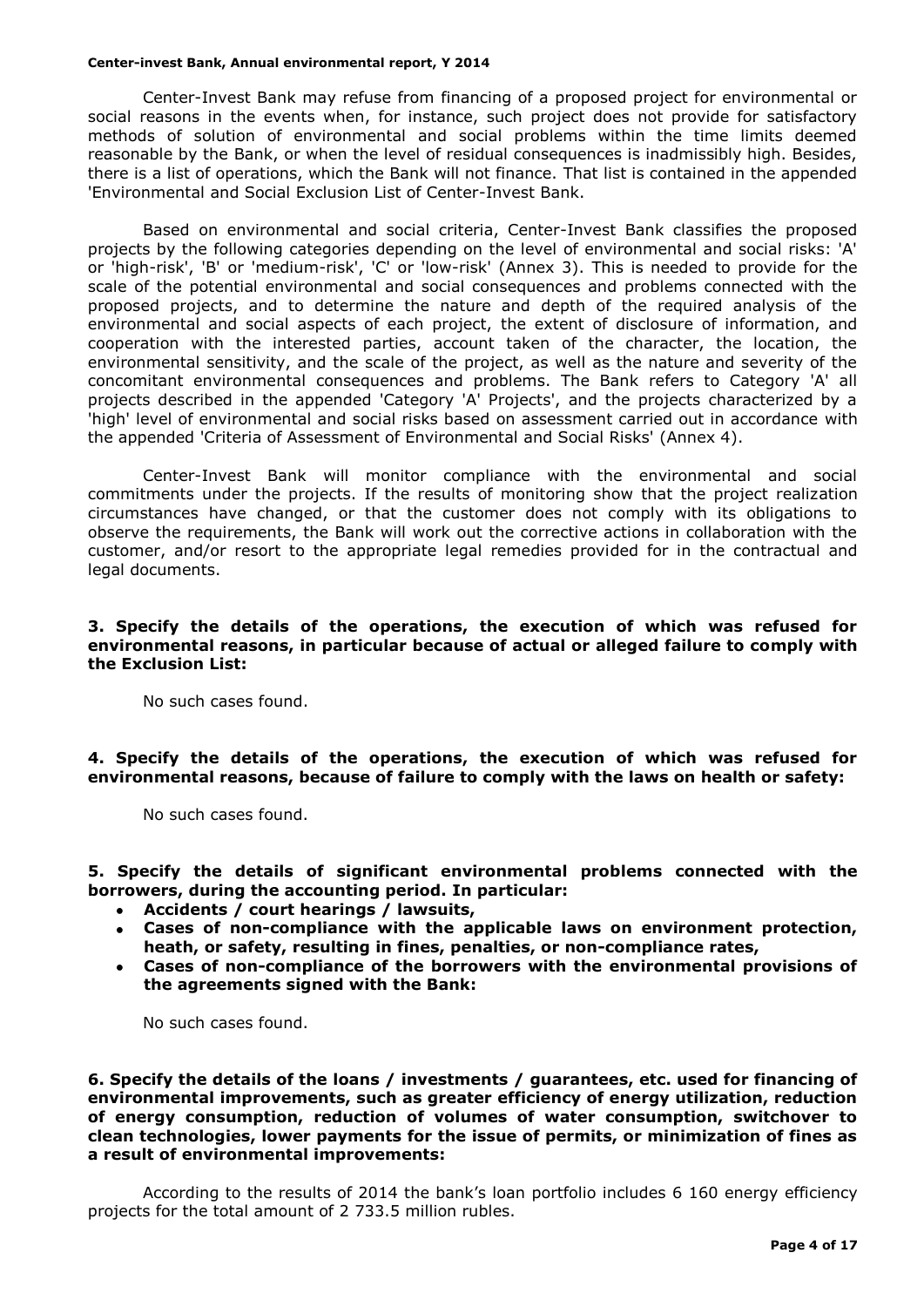Breakdown of financed energy efficiency projects by industries provided below:

| <b>Industry</b>          | Number of<br>projects | <b>Projects amount (RUR)</b> | <b>Amount of financing (RUR)</b> | <b>Share</b> |
|--------------------------|-----------------------|------------------------------|----------------------------------|--------------|
| agriculture              | 74                    | 663 430 156                  | 576 680 362                      | 21,1%        |
| production               | 27                    | 593 306 892                  | 467 826 837                      | 17,1%        |
| residential              | 6 0 4 8               | 1 659 211 500                | 1 659 211 500                    | 60,7%        |
| housing, communal, other | 11                    |                              | 29 742 939                       | 1,1%         |
| <b>Total</b>             | 6 1 6 0               | 2968693965                   | 2 733 461 638                    | 100,0%       |

Center-invest Bank's success in financing energy efficiency projects is attributable to the fundamentally new approach that we have developed for our customers in southern Russia: sustainable lending. This new strategy combines technical, financial and social engineering.

The list of all energy efficiency projects (except Residential loans portfolio) provided in 2014 with indication of Energy savings (per unit) and Reduction of  $CO<sub>2</sub>$  (tones per annum) is given in Annex 5. Total  $CO<sub>2</sub>$  reduction for 2014 equals 15 234 ton.



#### **7. Specify the details of the bad debts arising as a result of environmental problems:**

No such cases found.

#### **8. Describe the methods of monitoring of the nature protection activities of the borrowers (e.g. on-site visits by the Bank employees, inspection by the environment protection / sanitary control bodies, copies of new permits, reports of borrowers):**

The Bank supervises over all projects included in its portfolio, in order to secure compliance with the environmental, social, and other requirements for the project. The borrowers are inspected on site, on the quarterly basis, by the employees of the Economic Security Directorate of the Bank, who perform, inter alia, the visual control of the borrower's compliance with the environmental requirements of the Bank. In the event of violations, the Bank chooses the appropriate course of action, and informs the company involved in the project about the need to take the corresponding corrective measures.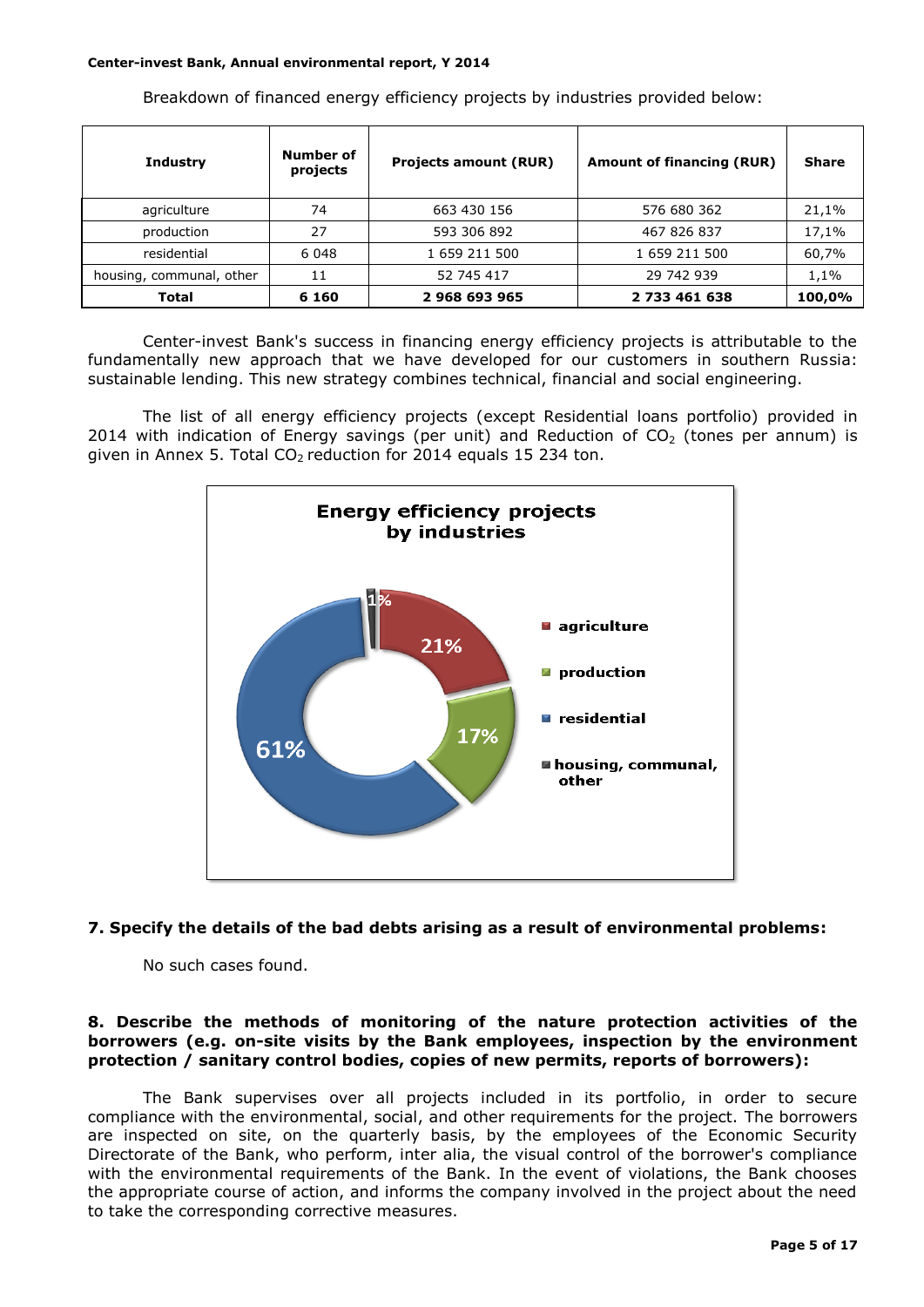### **9. Specify the surname and the title of the employee(s) responsible for adoption of the environmental procedures:**

Sergey Y. Smirnov – Deputy Chairman of the Executive Board of Center-invest Bank - in charge of coordination of the processes used for the adoption of the environmental procedures at Center-invest Bank, Environmental secretary of Center-invest Bank;

Olga E. Fofonova – Senior Economist of the Corporate lending department.

### **10. Specify the difficulties and / or constraints in connection with the adoption of the environmental procedures:**

Main problems:

- low level of environmental awareness of the customers the project sponsors;
- underestimation by them of the importance of the environmental audit for modernization of their productions;
- insufficient information available to the public on the decisions capable of adversely effecting the quality and purity of the environment.

#### **11. Additional "sustainable" information:**

Since recently, starting from 2012, Center-invest Bank has adopted a new strategy "Sustainable banking business model" which has defined its approach to banking business in the Southern Russia. It is not a marketing tool, but a new way of thinking and banking in Russia.

Disclosure & transparency: annual audit by PWC, Moody's rating confirmed at Ba3 positive, in 2007 Center-invest Bank was the first Russian bank to be a finalist and prize winner in the FT Sustainable Banking Awards**:** Dr. Vysokov won the silver medal in the "Sustainable Banker of the Year" category. In a competion run by The New Economy magazine, Center-invest Bank was recognise as the best Russian bank of 2010 for sustainability**.** Center-invest was the only Russian bank to reach the competition final. The winners of the Sustainable Entrepreneurship Award 2011 (SEA) were announced in Vienna. In 2013 Center-invest Bank was the runner-up in its category in the FT/IFC Sustainable Finance Awards, receiving a special commendation for leadership in Eastern Europe. Center-invest Bank was the only Russian bank to win an award. These achievements are attributable to the bank's strategies for sustainable business development, incorporating social responsibility, and inplementing energy-efficiency technologies. It is possible to find full information and disclosures on the bank's website: [www.centrinvest.ru](http://www.centrinvest.ru/)

Bank provides not only commercial loans, but also a support in a technical assistance helping to companies calculates all main project parameters on the pre-financial stage. During the program realization following support could be received by all customers: IFC consultants (2005-2011), MVV decon GmbH (2007-2009), RuSEFF (2012-2014), and bank specialists. For the period of 2005-2014 customers received 42 energy-audits from our partners, and lots of calculations from bank staff. It is a great opportunity both for companies and bank to find and analyse all financial parameters before project implementation. For companies it is a way to check own expectation with independent ones. For Center-invest it is a way to reduce project risk.

Bank customers may receive loan for energy-efficiency purposes in any from 135 bank branches in Southern Russia. It can be either loan for bakery oven, or harvester combine, or walls insulation in multifamily building, or washing machine with energy class A+. It is taking place because of annual trainings of our loan officers by consultants and bank staff. For Centerinvest is a very important thing to provide all range of services in any bank office even the smallest one.

Center-Invest Bank specialists participate in all main discussions relative to capital repair of multi-family buildings, because bank has a unique experience in financing of home owner assotiations and housing management companies for the purposes of capital repair of buildings.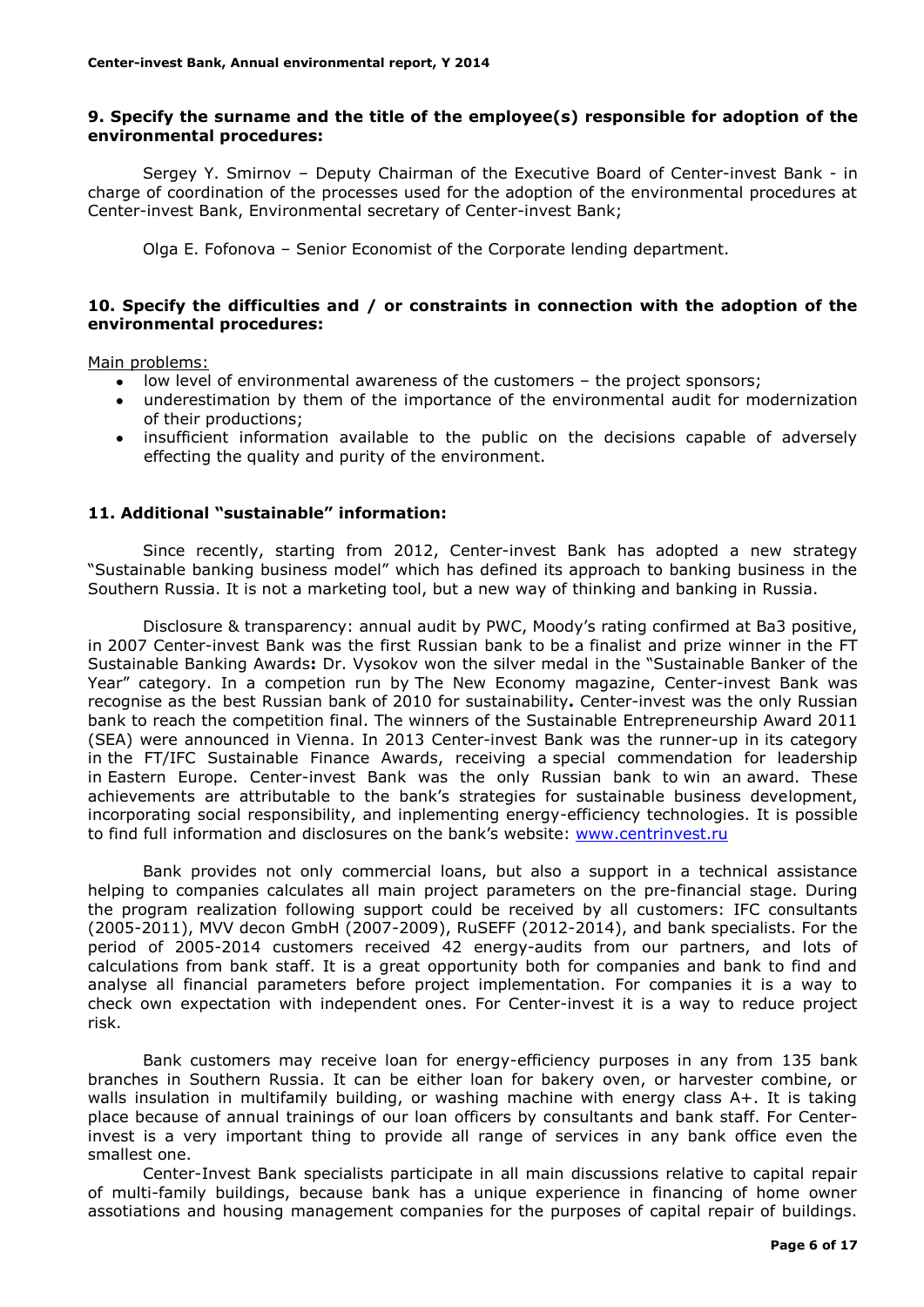Our expert opinion was presented for The State Duma of the Federal Assembly of Russian Federation, The Council of Federation of the Federal Assembly of the Russian Federation, The Russian Chamber of Commerce and Industry, during Annual meeting of Russian Association of Home Owner Associations, Association of European Business, Association of Municipalities of Rostov region, and others.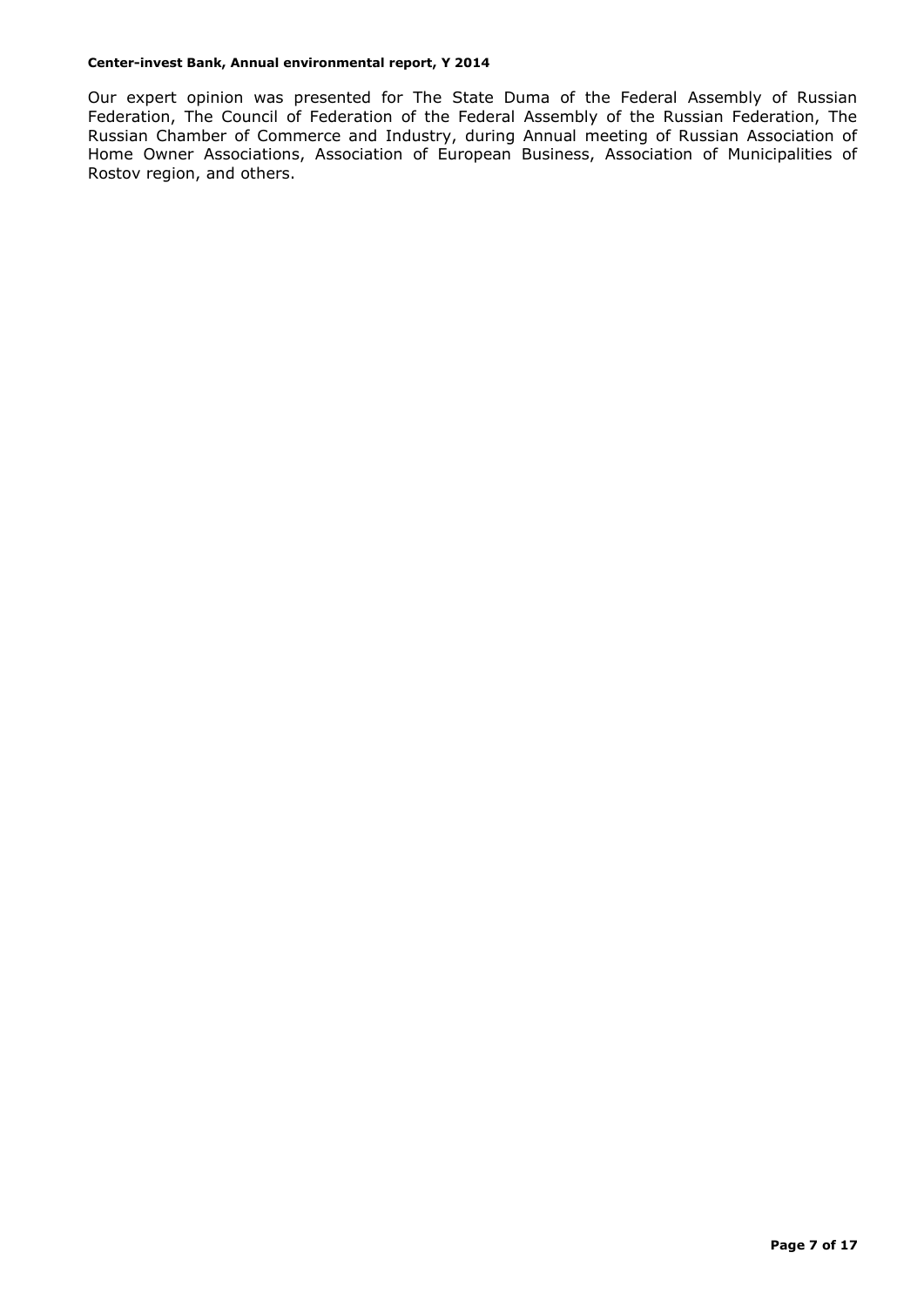### **Environmental and Social Exclusion List of Center-Invest Bank**

Center-Invest Bank invariably does not finance, directly or indirectly, any projects that involve the following:

- 1) production or trade in any product or activity deemed illegal under host country laws or regulations or international conventions and agreements, or subject to international phase outs or bans, including:
	- a) production or trade in products containing PCBs<sup>1</sup>;
	- b) production or trade in pharmaceutical products, pesticides/herbicides, or other dangerous substances subject to international phase outs or bans  $2$ ;
	- c) production or trade in ozone depleting substances subject to international phase out<sup>3</sup>;
	- d) trade in wildlife or plants or wildlife or plant products regulated under CITES $4$
	- e) transboundary trade in wastes prohibited by international laws<sup>5</sup>.
- 2) production, use or trade in unbonded asbestos fibers and asbestos-containing products  $6$ ;
- 3) activities prohibited by host country legislation or international conventions relating to the protection of biodiversity resources or cultural heritage<sup>7</sup>;
- 4) drift net fishing in the marine environment using nets in excess of 2.5 km in length
- 5) shipment of oil or other hazardous substances in tankers that do not comply with IMO requirements<sup>8</sup>;
- 6) trade in goods without the required export or import licenses or other evidence of authorization of carriage issued by the corresponding export/import or, whenever necessary, transit countries.
- 7) Activities in the nuclear fuel production cycle (uranium mining, production, enrichment, storage or transport of nuclear fuels) and production of or trade in radioactive materials. This does not apply to: the purchase of medical equipment, quality control (measurement) equipment and any equipment where IFC/EBRD consider the radioactive source to be trivial and/or adequately shielded;
- 8) Production of or trade in weapons and munitions (This does not apply to project sponsors who are not substantially involved in these activities. "Not substantially involved" means that the activity concerned is ancillary to a project sponsor's primary operations);
- 9) Production of or trade in alcoholic beverages (excluding beer and wine) (This does not apply to project sponsors who are not substantially involved in these activities. "Not substantially involved" means that the activity concerned is ancillary to a project sponsor's primary operations);
- 10) Production of or trade in tobacco (This does not apply to project sponsors who are not substantially involved in these activities. "Not substantially involved" means that the activity concerned is ancillary to a project sponsor's primary operations);
- 11) Gambling, casinos and equivalent enterprises (This does not apply to project sponsors who are not substantially involved in these activities. "Not substantially involved" means that the activity concerned is ancillary to a project sponsor's primary operations);
- 12) Commercial logging operations for use in primary tropical moist forest;

1

<sup>&</sup>lt;sup>1</sup> PCBs: Polychlorinated biphenyls are a group of highly toxic chemicals. PCBs are likely to be found in oil-filled electrical transformers, capacitors and switchgear dating from 1950-1985

<sup>&</sup>lt;sup>2</sup> Reference documents are EU Regulation (EEC) No 2455/92 Concerning the Export and Import of Certain Dangerous Chemicals, as amended; UN Consolidated List of Products whose Consumption and/or Sale have been Banned, Withdrawn, Severely Restricted or not Approved by Governments; Convention the Prior Informed<br>Consent Procedures for Certain Hazardous Chemicals and Pesticides in Pollutants; WHO Classification of Pesticides by Hazard.

<sup>&</sup>lt;sup>3</sup> Ozone depleting substances: Chemical compounds which react with and deplete stratospheric ozone, resulting in widely publicised 'ozone holes'. The Montreal Protocol lists such substances and their target reduction and phase out dates.

<sup>4</sup> CITES: Convention on International Trade in Endangered Species of Wild Fauna and Flora. A list of CITES listed species is available at www.cites.org/eng/app/index.shtml

<sup>5</sup> Reference documents are Regulation (EC) No.1013/2006 of 14 June 2006 on shipments of waste; Decision C (2001) 107/Final of the OECD Council concerning the revision of Decision C(92)39/Final on the control of transboundary movements of wastes destined for recovery operations; Basel Convention on the Control of<br>Transboundary Movements of Hazardous Wastes and their Disposal

<sup>6</sup> This does not apply to the use or trade in bonded asbestos cement sheeting where the asbestos content is less than 20%.

This does not deprived the doe of clube in bonded deserver entering the conservation of Migratory Species of Wild Animals (Bonn Convention); Convention on Wetlands of International Importance, especially as Waterfowl Habitat (Ramsar Convention); Convention on the Conservation of European Wildlife and Natural Habitats (Bern Convention); World Heritage Convention; Convention on Biological Diversity with protocols thereto.

<sup>&</sup>lt;sup>8</sup> This includes: tankers which do not have all required MARPOL and SOLAS certificates (including, without limitation, ISM Code compliance), tankers blacklisted by the European Union or banned by the Paris Memorandum of Understanding on Port State control (Paris MOU), and tankers due for phase out under regulations 13G and 13H of Annex I of MARPOL. No single hull tanker over 25 years old should be used.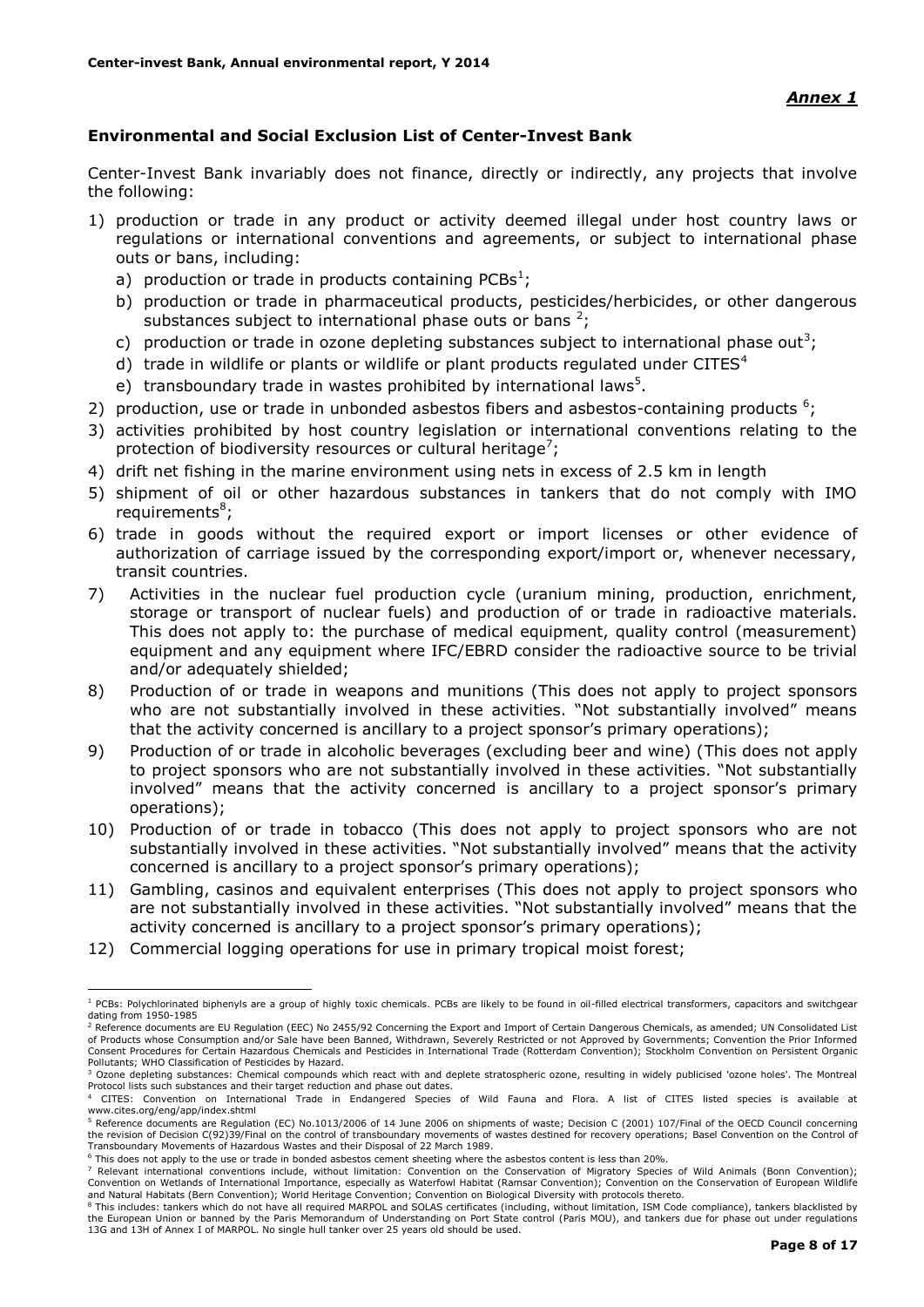- 13) Production of or trade in wood or other forestry products other than from sustainably managed forests;
- 14) Production or activities involving harmful or exploitative forms of forced labour/harmful child labour (Forced labour means all work or service, not voluntarily performed, that is extracted from an individual under threat of force or penalty. Harmful child labour means the employment of children that is economically exploitative, or is likely to be hazardous to, or to interfere with, the child's education, or to be harmful to the child's health, or physical, mental, spiritual, moral or social development).
- 15) Pornography and/or prostitution;
- 16) Racist and/or anti-democratic media.

When financing micro-finance activities, FIs will also apply the following additional exclusions:

- a) Production, trade, storage, or transport of significant volumes of hazardous chemicals, or commercial scale usage of hazardous chemicals. Hazardous chemicals include gasoline, kerosene, and other petroleum products;
- b) Production or activities that impinge on the lands owned, or claimed under adjudication, by Indigenous Peoples, without full documented consent of such peoples.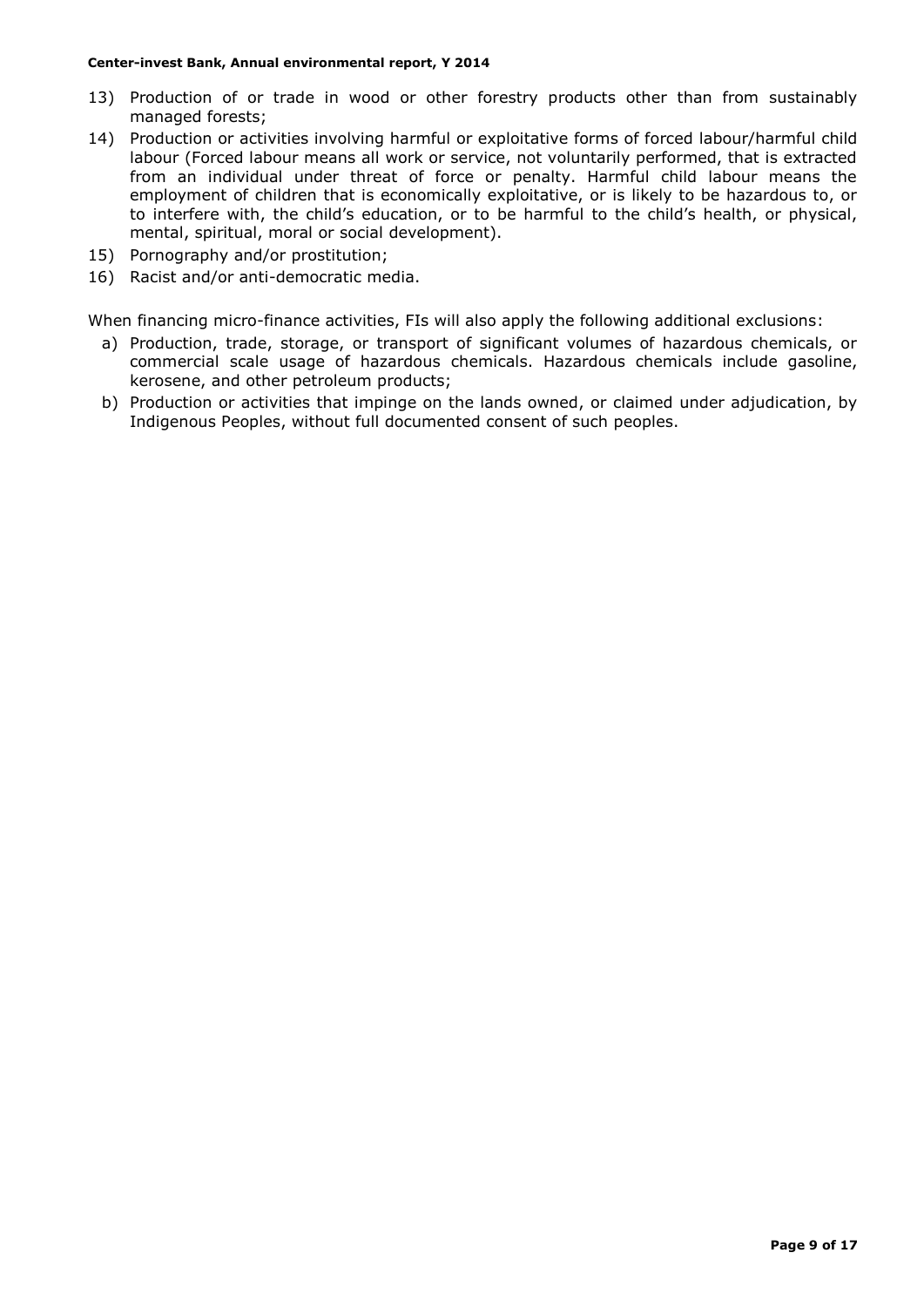### **Category 'A' Projects**

This list refers to projects of new construction, upscaling or transformation / conversion in the following categories. This list is not exhaustive, and the project types included in the list are shown as examples. Referral of the projects to a particular category depends on the nature and scale of the actual or potential adverse environmental or social consequences, and is determined by the specific aspects of realization of the project, and location of the site.

1. Crude oil refineries (excluding undertakings manufacturing only lubricants from crude oil) and installations for the gasification and liquefaction of 500 tonnes or more of coal or bituminous shale per day.

2. Thermal power stations and other combustion installations with a heat output of 300 MW  $9$ or more, and, nuclear power stations and other nuclear reactors, including the dismantling or decommissioning of such power stations or reactors (except research installations for the production and conversion of fissionable and fertile materials, whose maximum power does not exceed 1 kW of continuous thermal load).

3. Installations designed for the production, or enrichment of nuclear fuels, the reprocessing, storage or final disposal of irradiated nuclear fuels, or for the storage, disposal or processing of radioactive waste.

4. Integrated works for the initial smelting of cast-iron and steel; installations for the production of nonferrous crude metals from ore, concentrates or secondary raw materials by metallurgical, chemical or electrolytic processes.

5. Installations for the extraction of asbestos and for the processing and transformation of asbestos and products containing asbestos: for asbestos-cement products, with an annual production of more than 20,000 tonnes finished product; for friction material, with an annual production of more than 50 tonnes finished product; and for other asbestos utilization of more than 200 tonnes per year.

6. Integrated chemical installations, i.e. those installations for the manufacture on an industrial scale of substances using chemical conversion processes, in which several units are juxtaposed and are functionally linked to one another and which are for the production of: basic organic chemicals; basic inorganic chemical; phosphorus-, nitrogen- or potassium-based fertilizers (simple or compound fertilizers); basic plant health products and of biocides; basic pharmaceutical products using a chemical or biological process; explosives.

7. Construction of motorways, express roads and lines for long-distance railway traffic and of airports with a basic runway length of 2,100 metres or more; construction of a new road of four or more lanes, or realignment and/or widening of an existing road so as to provide four or more lanes, where such new road, or realigned and/or widened section of road would be 10 km or more in a continuous length.

8. Pipelines, terminals, and associated facilities for the large-scale transport of gas, oil, and chemicals.

9. Sea ports and also inland waterways and ports for inland-waterway traffic which permit the passage of vessels of over 1,350 tonnes; trading ports, piers for loading and unloading connected to land and outside ports (excluding ferry piers) which can take vessels of over 1,350 tonnes.

10. Waste-processing and disposal installations for the incineration, chemical treatment or landfill of hazardous, toxic or dangerous wastes.

11. Large<sup>10</sup>dams and other impoundments designed for the holding back or permanent storage of water.

12. Groundwater abstraction activities or artificial groundwater recharge schemes in cases where the annual volume of water to be abstracted or recharged amounts to 10 million cubic meters or more.

13. Industrial plants for the (a) production of pulp from timber or similar fibrous materials; (b) production of paper and board with a production capacity exceeding 200 air-dried metric tonnes per day.

<u>.</u>

<sup>10</sup> As per the definition of the International Commission on Large Dams (ICOLD). ICOLD defines a large dam as a dam with a height of 15 m or more from the foundation. Dams that are between 5 and 15m high and have a reservoir volume of more than 3 million m3 are also classified as large dams.

<sup>9</sup> Equivalent to a gross electrical output of 140 MWe for steam and single cycle gas turbines power stations.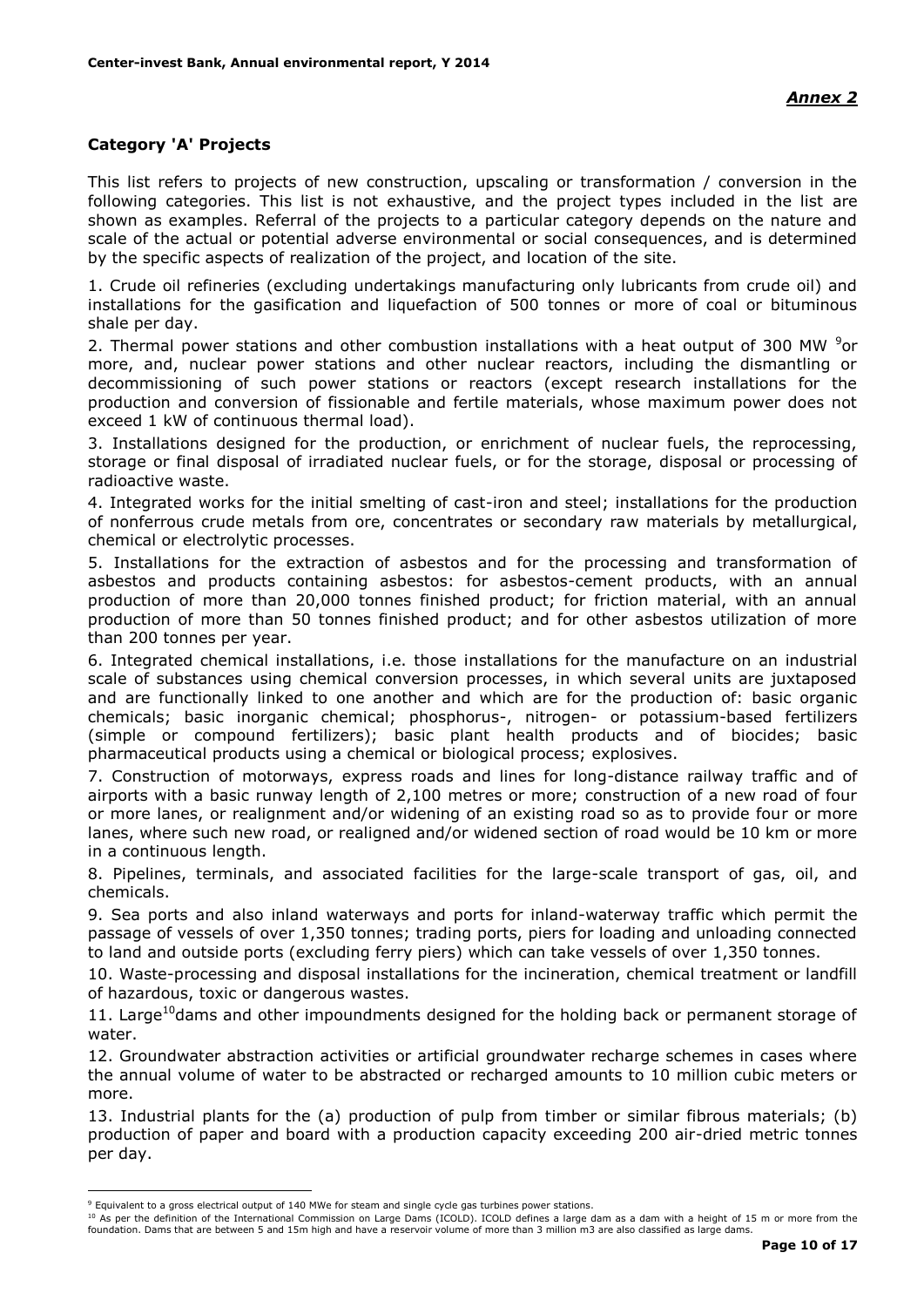14. Large-scale peat extraction, quarries and open-cast mining, and processing of metal ores or coal.

15. Extraction of petroleum and natural gas for commercial purposes.

16. Installations for storage of petroleum, petrochemical, or chemical products with a capacity of 200,000 tonnes or more.

17. Large-scale forest harvesting.

18. Municipal waste water treatment plants with a capacity exceeding 150,000 population equivalent.

19. Municipal solid waste-processing and disposal facilities.

20. Large-scale tourism and retail development.

21. Construction of overhead electrical power lines.

22. Large-scale land reclamation.

23. Large-scale primary agriculture/silviculture involving intensification or conversion of natural habitats.

24. Plants for the tanning of hides and skins where the treatment capacity exceeds 12 tons of finished products per day.

25. Installations for the intensive rearing of poultry or pigs with more than: 40,000 places for poultry; 2,000 places for production pigs (over 30 kg); or 750 places for sows.

26. Projects<sup>11</sup> which are planned to be carried out in sensitive locations or are likely to have a perceptible impact on such locations, even if the project category does not appear in the above list. Such sensitive locations include National Parks and other protected areas identified by national or international law, and other sensitive locations of international, national or regional importance, such as wetlands, forests with high biodiversity value, areas of archaeological or cultural significance, and areas of importance for indigenous peoples or other vulnerable groups.

27. Projects which involve significant adverse social consequences for the local inhabitants or other persons affected by the project.

28. Projects which involve large-scale resettlement or retrenchment (unbalancing of a stable economic situation).

1

 $11$  Including, specifically, social or environmental projects (such as renewable energy sources).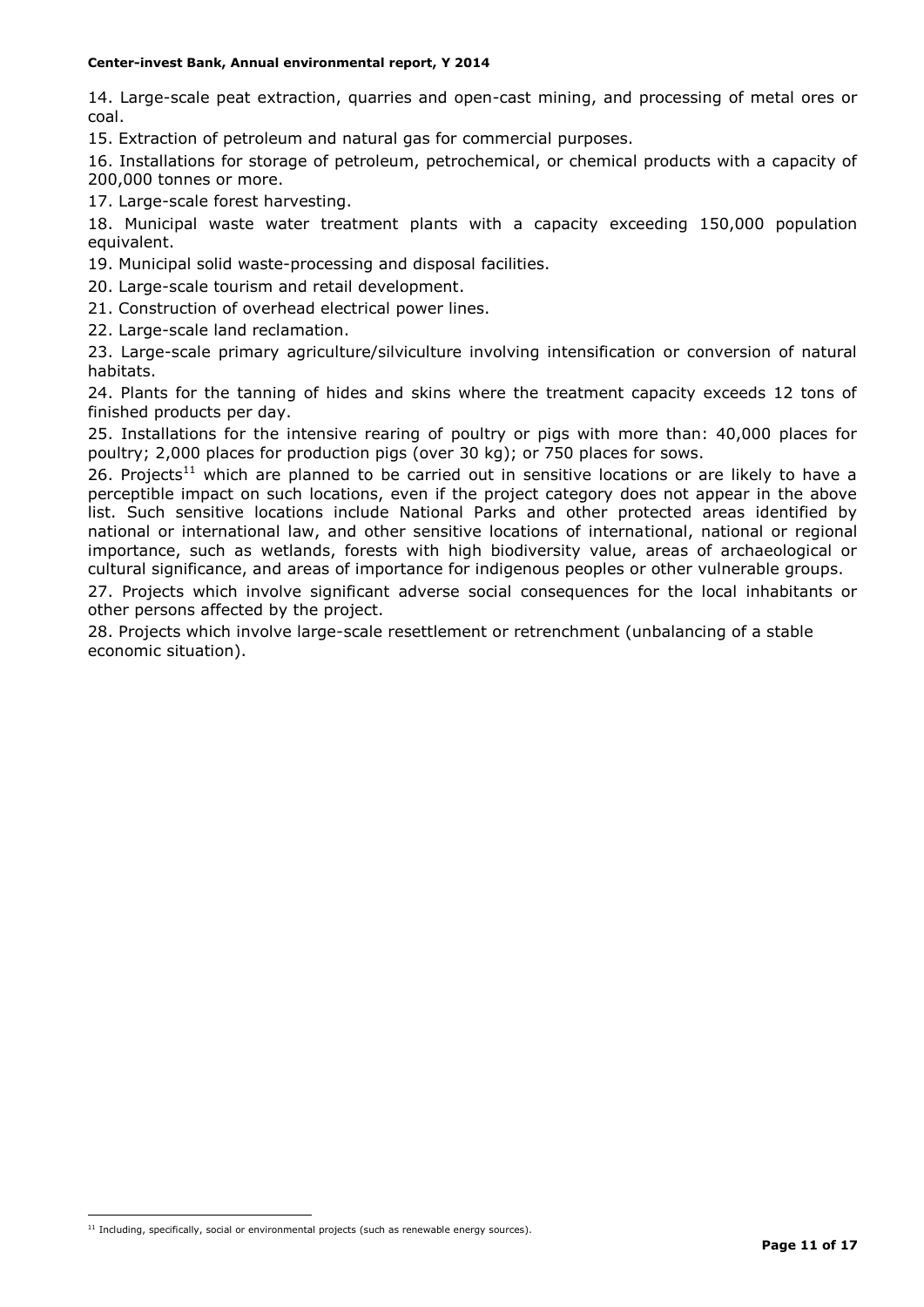#### *Annex 3*

| Loan issue criteria                                                              | <b>Risk level</b><br>(assessment criteria)                                                                                                                                                                                              | <b>Risk value</b><br>(multiplier) | <b>Total</b><br>(level x value)    |
|----------------------------------------------------------------------------------|-----------------------------------------------------------------------------------------------------------------------------------------------------------------------------------------------------------------------------------------|-----------------------------------|------------------------------------|
| Environmental<br>and<br>social <sup>13</sup> risk in the<br>sector <sup>14</sup> | $1.0 - low/low$<br>1.5 - low/medium, medium/low<br>2.0 - medium/medium, low/high<br>2.5 - medium/high, high/low<br>3.0 - high/medium, high/high                                                                                         | 40                                | 40<br>60<br>80<br>100<br>120       |
| Amount of loan                                                                   | 0 - up to 3 million rubles.<br>1 - 3 to 6 million rubles<br>2 - 6 to 30 million rubles<br>3 - more than 30 million rubles                                                                                                               | 20                                | $\mathbf{0}$<br>20<br>40<br>60     |
| Loan term                                                                        | $1 - up to 6 months$<br>$2 - 6$ to 24 months<br>3 - more than 24 months                                                                                                                                                                 | 20                                | 20<br>40<br>60                     |
|                                                                                  | 1.0 - account turnover; guarantee;<br>bill;<br>unsecured loan<br>1.5 - account turnover; guarantee;<br>bill;<br>unsecured loan + fixed assets; inventory<br>pledge; land without a history of industrial                                |                                   | 20<br>30                           |
|                                                                                  | production<br>2.0 - fixed assets; inventory pledge; land<br>without a history of industrial production<br>2.0 - account turnover; guarantee; bill;<br>unsecured loan + land with a history of<br>industrial production or contamination |                                   | 40<br>40                           |
| Collateral                                                                       | 2.0 - account turnover; guarantee; bill;<br>unsecured loan + fixed assets; inventory<br>pledge; land without a history of industrial<br>production + land with a history of industrial<br>production or contamination                   | 20                                | 40                                 |
|                                                                                  | 2.5 - fixed assets; inventory pledge; land<br>without a history of industrial production + land<br>with a history of industrial production or<br>contamination<br>3.0 - land with a history of industrial production                    |                                   | 50<br>60                           |
| Business experience<br>of the Borrower (risk<br>management skills $)^{15}$       | or contamination<br>1 - substantial<br>2 - moderate<br>$3 - low$                                                                                                                                                                        | 20                                | 20<br>40<br>60                     |
| <b>Total</b>                                                                     |                                                                                                                                                                                                                                         |                                   | XXX (sum of<br>accumulated points) |
|                                                                                  |                                                                                                                                                                                                                                         | High                              | 300-360                            |
|                                                                                  |                                                                                                                                                                                                                                         | Medium                            | 171-299                            |
|                                                                                  |                                                                                                                                                                                                                                         | Low                               | 100-170                            |

## **Criteria for assessment of environmental and social risks<sup>12</sup>**

<sup>&</sup>lt;sup>12</sup> Preliminary assessment shall be performed for all projects considered by the Bank, on the basis of this Appendix. Assessment shall be carried out by the employees of the Bank responsible for review of the customers' p

<sup>&</sup>lt;sup>14</sup> According to the Note 'Industry Sector Classifier' attached hereto<br><sup>15</sup> The borrower's business experience means the CEO's years of service in the particular business area (substantial – more than 3 years, moderate – years, low– less than 1 year).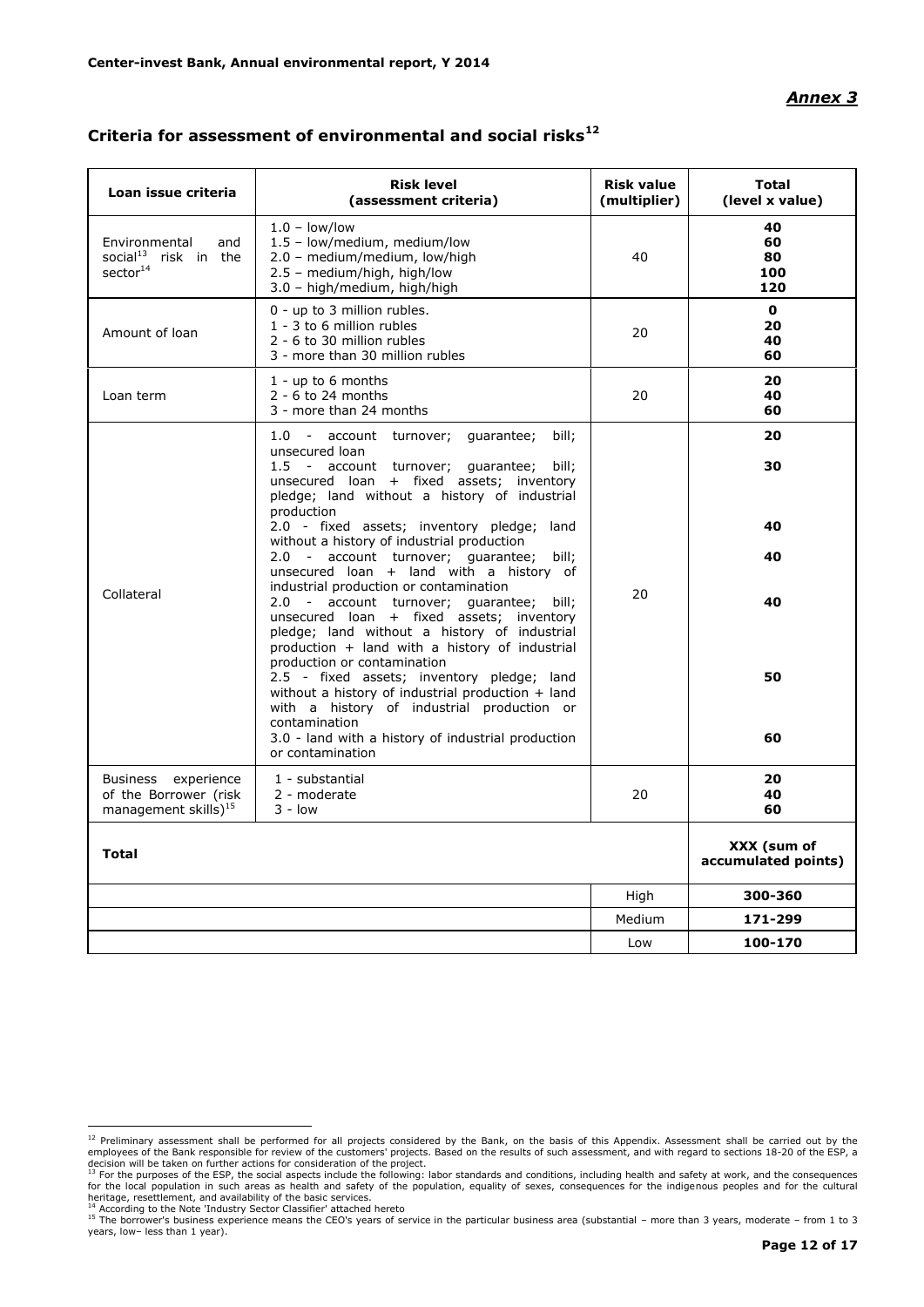### **Form of the report on performance of a complex environmental and social examination and monitoring (CESE)<sup>16</sup>**

The Borrower :

Nature of operations and business of the Borrower:

Reviewed environmental information and identified problems:

Reviewed social information and identified problems:

Compliance with regulatory requirements in the area of environment protection, labor and migration laws, and social requirements and commitments:

Detailed information on major injuries and accidents over the last two years:

If the land is used as security, indicate whether it has been significantly contaminated. If yes, indicate whether the Bank, as the security holder, has any land rehabilitation commitments, and the amount of such commitments.

Minimization and monitoring of risks: specify further actions required / planned by the Borrower, especially the actions aimed at elimination of the problems connected with non-compliance with health, safety, and environment protection requirements, and the corresponding commitments.

Minimization and monitoring of risks: specify the measures to be implemented by the Bank, such as environment protection conditions, loan issue provisos, or monitoring requirements (i.e., submission by the Borrower of regular reports).

Opportunities in the areas of environment protection and social standards (e.g., reduction of wastes, more efficient use of energy, use of cleaner technologies):

By \_\_\_\_\_\_\_\_\_\_\_\_\_\_\_\_\_\_ Date \_\_\_\_\_\_\_\_\_\_\_\_\_\_\_

<u>.</u>

<sup>&</sup>lt;sup>16</sup> This Form must be filled in by the Bank's employees charged with review of the customers' projects, and shall be handed over to the Bank's employees responsible for the final assessment in accordance with section 32 of the ESP.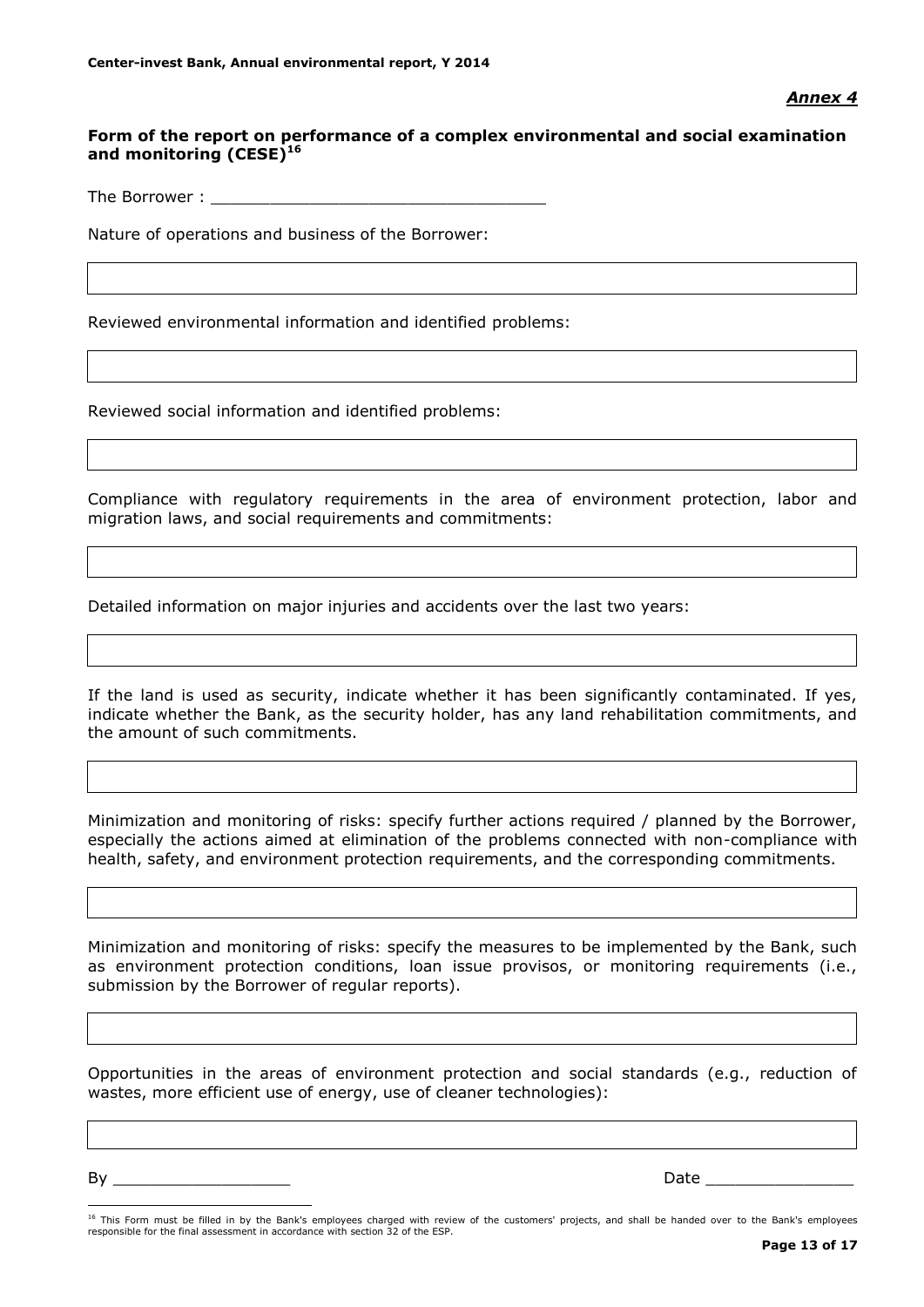#### **<sup>N</sup> Loan ID Project amount (RUR) Loan amount (RUR) Issue date Tenor (month) Loan type Location # of floors # of apartments Year of construct. Construction material** 1 | 40140135 | 291 360,00 | 291 360,00 | 27.08.2014 | 48 | credit line | Rostov-on-Don | 2 | 8 | 1998 | brick 2 | 40140167 | 599 762,00 | 387 730,00 | 20.10.2014 | 8 | credit line | Rostov-on-Don | 16 | 105 | 2008 | brick 3 | 40140168 | 6 638 602,00 | 6 059 362,00 | 21.10.2014 | 60 | credit line | Rostov-on-Don | 19 | 341 | 2009 | brick 4 | 40140181 | 1 592 406,00 | 1 350 000,00 | 13.11.2014 | 60 | credit line | Rostov-on-Don | 16 | 79 | 1997 | brick 5 | 40140182 | 519 287,32 | 519 287,32 | 13.11.2014 | 6 | credit line | Rostov-on-Don | 10 | 230 | 2000 | brick

#### **Energy-efficiency loans (housing and communal sector)**

### **Energy-efficiency loans (except residential loans)**

| N  | <b>Customer</b> | <b>Branch</b>       | Project<br>amount<br>(RUR) | Amount of<br>financing<br>(RUR) | Payback<br>period | <b>Energy saving</b><br>(per unit) | <b>Industry</b> | <b>Issue</b><br>date | Type of<br>credit | <b>Reducing of</b><br>$CO2$ (t per year) |
|----|-----------------|---------------------|----------------------------|---------------------------------|-------------------|------------------------------------|-----------------|----------------------|-------------------|------------------------------------------|
|    | Borrower-1      | Of. Timashevskiy    | 14 500 000                 | 14 500 000                      | 2,7               | 85,3% (dt)                         | production      | 14.01.14             | credit line       | 615,8                                    |
| 2  | Borrower-2      | Branch <sub>2</sub> | 4 500 000                  | 4 500 000                       | 3,3               | 50,0% (gaz)                        | production      | 20.02.14             | credit line       | 247,2                                    |
| 3  | Borrower-3      | Of. Labinskiy       | 12 300 000                 | 12 300 000                      | 4,0               | 77,0% (dt)                         | agriculture     | 13.02.14             | credit line       | 917,7                                    |
| 4  | Borrower-4      | Of. Labinskiy       | 103 433 000                | 68 050 000                      | 4,1               | 77,3% (dt)                         | agriculture     | 13.02.14             | credit line       | 1 142,5                                  |
| 5  | Borrower-5      | Of. Timashevskiy    | 12 000 000                 | 12 000 000                      | 4,0               | 46,7% (dt)                         | agriculture     | 03.03.14             | credit line       | 109,5                                    |
| 6  | Borrower-6      | Of. Pokrovskiy      | 23 000 000                 | 23 000 000                      | 4,9               | 55,0% (dt)                         | agriculture     | 20.02.14             | credit line       | 172,1                                    |
|    | Borrower-7      | Branch 7            | 8 750 000                  | 8 750 000                       | 4,9               | 41,7% (dt)                         | agriculture     | 12.02.14             | credit line       | 89,4                                     |
| 8  | Borrower-8      | Branch 7            | 11 300 000                 | 10 200 000                      | 4,7               | 41,3% (dt)                         | agriculture     | 12.02.14             | credit line       | 97,0                                     |
| 9  | Borrower-9      | Of. Pokrovskiy      | 965 000                    | 865 000                         | 2,7               | 47,1% (dt)                         | agriculture     | 11.03.14             | term credit       | 41,7                                     |
| 10 | Borrower-10     | Of. Beloglinskiy    | 3 350 000                  | 3 000 000                       | 2,8               | 54,3% (dt)                         | agriculture     | 24.03.14             | term credit       | 74,3                                     |
| 11 | Borrower-11     | Branch 6            | 1 717 000                  | 1 373 000                       | 2,7               | 45,1% (dt)                         | agriculture     | 18.03.14             | term credit       | 36,0                                     |
| 12 | Borrower-12     | Of. Pokrovskiy      | 25 515 979                 | 22 680 000                      | 4,9               | 59,7% (dt)                         | agriculture     | 14.03.14             | term credit       | 194,5                                    |
| 13 | Borrower-13     | Of. Krylovskiy      | 1 472 000                  | 1 472 000                       | 3,6               | 50,0% (dt)                         | agriculture     | 04.03.14             | term credit       | 46,9                                     |
| 14 | Borrower-14     | Of. Volzhskiy       | 34 640 000                 | 31 176 000                      | 5,1               | 93,5% (gaz -> el)                  | agriculture     | 07.04.14             | credit line       | 451,1                                    |
| 15 | Borrower-15     | Head office         | 7 656 703                  | 7 656 703                       | 3,2               | 51,4% (dt)                         | agriculture     | 03.04.14             | credit line       | 46,3                                     |

#### *Annex 5*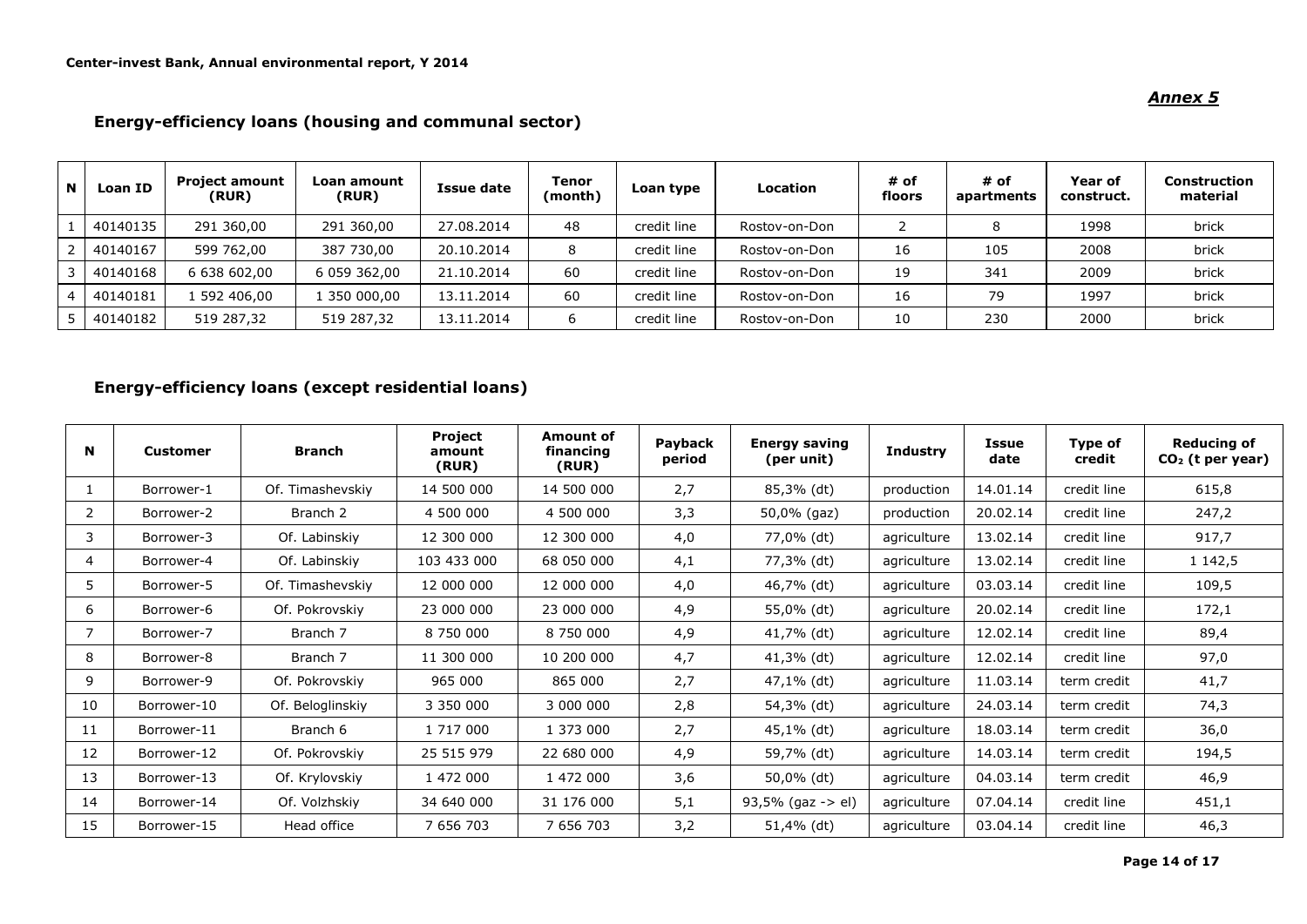| 16 | Borrower-16 | Of. Pokrovskiy   | 709 000       | 567 000       | 2,4 | 47,5% (dt)      | agriculture  | 25.03.14 | term credit | 34,0      |
|----|-------------|------------------|---------------|---------------|-----|-----------------|--------------|----------|-------------|-----------|
| 17 | Borrower-17 | Branch 6         | 14 100 171    | 10 000 000    | 5,2 | 67,5% (dt)      | agriculture  | 15.04.14 | credit line | 97,6      |
| 18 | Borrower-18 | Of. Volgodonskiy | 36 212 480    | 28 970 000    | 5,2 | 70,5% (el)      | production   | 26.05.14 | leasing     | 131,4     |
| 19 | Borrower-19 | Of. Pokrovskiy   | 5 443 893     | 5 440 000     | 3,9 | 42,9% (dt)      | agriculture  | 28.04.14 | term credit | 28,2      |
| 20 | Borrower-20 | Of. Volgodonskiy | 21 685 500    | 17 350 000    | 2,9 | 46,3% (el)      | production   | 21.04.14 | credit line | 25,2      |
| 21 | Borrower-21 | Of. Pokrovskiy   | 5 280 013     | 5 280 000     | 4,9 | 65,1% (dt)      | agriculture  | 25.04.14 | term credit | 52,6      |
| 22 | Borrower-22 | Of. Beloglinskiy | 2 595 300     | 2 206 000     | 3,6 | $61,1\%$ (dt)   | agriculture  | 19.05.14 | term credit | 83,7      |
| 23 | Borrower-23 | Of. Krylovskiy   | 12 087 310    | 12 087 310    | 5,3 | 66,7% (dt)      | agriculture  | 23.04.14 | credit line | 125,2     |
| 24 | Borrower-24 | Branch 7         | 5 280 000     | 5 280 000     | 3,4 | 57,1% (dt)      | agriculture  | 28.04.14 | credit line | 83,4      |
| 25 | Borrower-25 | Of. Armavir      | 16 770 000    | 15 093 000    | 4,7 | 58,1% (dt)      | agriculture  | 30.05.14 | leasing     | 95,4      |
| 26 | Borrower-26 | Of. Armavir      | 710 000       | 710 000       | 2,3 | 45,1% (dt)      | agriculture  | 27.05.14 | leasing     | 36,0      |
| 27 | Borrower-27 | Of. Armavir      | 28 400 000    | 28 400 000    | 4,6 | 61,6% (dt)      | agriculture  | 29.05.14 | credit line | 301,2     |
| 28 | Borrower-28 | Branch 6         | 12 489 000    | 11 550 000    | 3,3 | 62,7% (dt)      | agriculture  | 25.06.14 | credit line | 94,5      |
| 29 | Borrower-29 | Branch 5         | 18 000 000    | 5 500 000     | 3,9 | 39,5% (el,gaz)  | production   | 05.06.14 | credit line | 1 2 3 8,6 |
| 30 | Borrower-30 | Of. Centralniy   | 54 000 000    | 10 000 000    | 4,6 | 49,9% (el)      | production   | 18.06.14 | credit line | 588,8     |
| 31 | Borrower-31 | Of. Veshenskiy   | 34 240 611    | 30 816 549    | 5,8 | 53,8% (dt)      | agriculture  | 03.06.14 | credit line | 273,8     |
| 32 | Borrower-32 | Of. Beloglinskiy | 3 700 000     | 3 700 000     | 4,4 | 53,3% (dt)      | agriculture  | 10.06.14 | credit line | 50,1      |
| 33 | Borrower-33 | Of. Armavir      | 891 000       | 876 700       | 2,7 | 66,7% (el)      | agriculture  | 20.06.14 | leasing     | 3,0       |
| 34 | Borrower-34 | Branch 5         | 30 000 000    | 30 000 000    | 3,0 | working capital | production   | 17.01.14 | credit line |           |
| 35 | Borrower-35 | Branch 5         | 40 000 000    | 40 000 000    | 3,0 | working capital | production   | 07.03.14 | credit line |           |
| 36 | Borrower-36 | Branch 5         | 25 000 000    | 25 000 000    | 3,0 | working capital | production   | 13.05.14 | credit line |           |
| 37 | Borrower-37 | Branch 5         | 25 000 000    | 25 000 000    | 3,0 | working capital | production   | 01.07.14 | credit line |           |
| 38 | Borrower-38 | Of. Beloglinskiy | 1 107 000     | 995 000       | 3,8 | 40,0% (dt)      | agriculture  | 11.08.14 | credit line | 33,4      |
| 39 | Borrower-39 | Of. Volgodonskiy | 4 403 000     | 4 000 000     | 4,0 | 69,8% (el)      | construction | 08.09.14 | credit line | 18,5      |
| 40 | Borrower-40 | Of. Pokrovskiy   | 2 703 000     | 2 000 000     | 4,4 | 64,3% (dt)      | agriculture  | 10.09.14 | credit line | 56,3      |
| 41 | Borrower-41 | Of. Beloglinskiy | 1 857 000     | 1 671 300     | 4,9 | 51,9% (dt)      | agriculture  | 17.07.14 | credit line | 43,8      |
| 42 | Borrower-42 | Of. Voenved      | 8 109 819     | 4 8 6 5 8 9 1 | 4,8 | 66,3% (el)      | production   | 10.09.14 | credit line | 62,4      |
| 43 | Borrower-43 | Of. Pokrovskiy   | 4 0 69 3 42   | 3 569 000     | 3,9 | 53,0% (dt)      | agriculture  | 18.08.14 | credit line | 63,6      |
| 44 | Borrower-44 | Of. Pokrovskiy   | 1 947 000     | 1 555 000     | 3,0 | 64,3% (dt)      | agriculture  | 25.08.14 | credit line | 14,1      |
| 45 | Borrower-45 | of. Celinskiy    | 689 000       | 620 000       | 1,5 | 46,5% (dt)      | agriculture  | 24.03.14 | credit line | 54,4      |
| 46 | Borrower-46 | of. Celinskiy    | 4 4 6 4 7 5 7 | 4 018 000     | 4,9 | 49,3% (dt)      | agriculture  | 04.03.14 | term credit | 42,6      |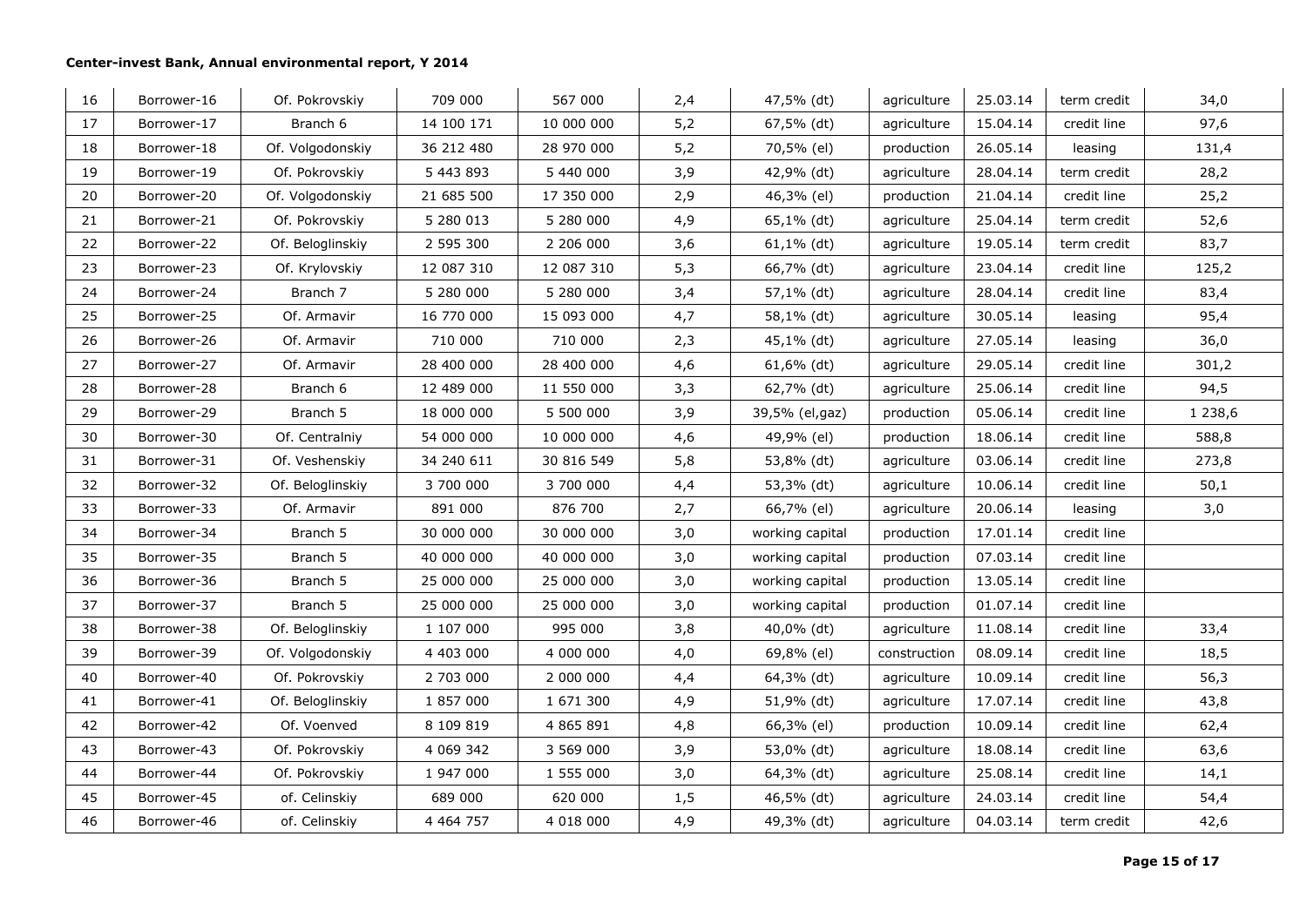| 47 | Borrower-47 | of. Celinskiy               | 2 200 000     | 1 500 000  | 4,5  | 41,2% (dt)      | agriculture  | 19.08.14 | credit line | 48,1  |
|----|-------------|-----------------------------|---------------|------------|------|-----------------|--------------|----------|-------------|-------|
| 48 | Borrower-48 | Of. Pokrovskiy              | 212 000       | 170 000    | 2,1  | 66,7% (dt)      | agriculture  | 09.09.14 | term credit | 38,0  |
| 49 | Borrower-49 | of. Noviy                   | 17 425 967    | 12 500 000 | 5,0  | 43,9% (el)      | production   | 02.04.14 | term credit | 113,3 |
| 50 | Borrower-50 | Of. Beloglinskiy            | 10 810 000    | 8 000 000  | 3,4  | 52,6% (dt)      | agriculture  | 05.09.14 | credit line | 138,9 |
| 51 | Borrower-51 | Of. Veshenskiy              | 10 000 000    | 6 388 000  | 4,0  | 65,7% (dt)      | agriculture  | 15.08.14 | credit line | 119,9 |
| 52 | Borrower-52 | Of. Millerovskiy            | 4 658 841     | 3 960 000  | 4,0  | 45,8% (dt)      | agriculture  | 30.04.14 | credit line | 53,0  |
| 53 | Borrower-53 | Of. Kamensk-<br>Shahtinskiy | 5 280 013     | 4 000 000  | 4,5  | 45,7% (dt)      | agriculture  | 27.08.14 | credit line | 52,6  |
| 54 | Borrower-54 | Branch 6                    | 2 010 000     | 1 485 000  | 3,0  | 55% (dt)        | construction | 28.03.14 | credit line | 28,7  |
| 55 | Borrower-55 | Of. Centralniy              | 37 095 600    | 30 000 000 | 4,8  | 46,3% (el)      | production   | 12.08.14 | credit line | 474,5 |
| 56 | Borrower-56 | Of. Centralniy              | 30 000 000    | 10 000 000 | 4,9  | 40,7% (el)      | agriculture  | 22.08.14 | credit line | 27,5  |
| 57 | Borrower-57 | Branch 6                    | 530 000       | 470 000    | 3,4  | 62,5% (el)      | production   | 19.03.14 | credit line | 16,7  |
| 58 | Borrower-58 | Of. Pokrovskiy              | 27 000 000    | 27 000 000 | 5,0  | 72,2% (dt)      | agriculture  | 07.11.14 | credit line | 81,4  |
| 59 | Borrower-59 | Of. Zapadniy                | 30 000 000    | 10 000 000 | 5,8  | 68,1% (el, gas) | production   | 01.10.14 | credit line | 425,9 |
| 60 | Borrower-60 | Of. Pokrovskiy              | 18 863 000    | 15 000 000 | 5,6  | 68,2% (el, dt)  | agriculture  | 05.11.14 | credit line | 45,2  |
| 61 | Borrower-61 | Of. Pokrovskiy              | 4 730 012     | 4 500 000  | 4,4  | 65,1% (dt)      | agriculture  | 07.11.14 | term credit | 52,6  |
| 62 | Borrower-62 | Branch 5                    | 24 000 000    | 24 000 000 | 4,0  | working capital | production   | 14.11.14 | credit line |       |
| 63 | Borrower-63 | Of. Leningradskiy           | 10 911 905    | 8 633 000  | 5,0  | 59,8% (dt)      | agriculture  | 11.11.14 | term credit | 46,6  |
| 64 | Borrower-64 | Of. Timashevskiy            | 4 608 700     | 2 800 000  | 6, 5 | 42,4% (dt)      | agriculture  | 14.11.14 | credit line | 46,1  |
| 65 | Borrower-65 | Of. Pokrovskiy              | 750 000       | 500 000    | 3,3  | 75,8% (dt)      | agriculture  | 20.10.14 | credit line | 22,5  |
| 66 | Borrower-66 | Of. Budennovskiy            | 4 249 993     | 3 350 000  | 2,3  | 56,3% (el)      | production   | 20.10.14 | term credit | 11,3  |
| 67 | Borrower-67 | Of. Shahtinskiy             | 6 905 000     | 5 500 000  | 4,3  | 75% (el)        | production   | 26.09.14 | credit line | 7,5   |
| 68 | Borrower-68 | Of. Budennovskiy            | 4 132 857     | 3 000 000  | 4,2  | 68% (el)        | production   | 06.10.14 | credit line | 23,0  |
| 69 | Borrower-69 | Of. Centralniy              | 4 070 000     | 2 500 000  | 5,1  | 80,5% (el)      | production   | 26.09.14 | term credit | 66,5  |
| 70 | Borrower-70 | Of. Budennovskiy            | 9 0 28 7 00   | 5 000 000  | 1,2  | 41,1% (el)      | production   | 18.09.14 | credit line | 907,6 |
| 71 | Borrower-71 | Of. Noviy                   | 2 2 5 3 9 6 5 | 1 500 000  | 0,8  | 50% (el)        | agriculture  | 15.09.14 | credit line | 1,0   |
| 72 | Borrower-72 | Of. Pyatigorskiy            | 7 830 696     | 7830696    | 4,5  | 49,8% (el)      | production   | 09.09.14 | credit line | 178,3 |
| 73 | Borrower-73 | Of. Chaltyr                 | 7 007 741     | 5 900 000  | 4,6  | 57,4% (dt)      | agriculture  | 25.12.14 | term credit | 63,2  |
| 74 | Borrower-74 | Of. Pyatigorskiy            | 46 700 250    | 40 700 250 | 7,0  | 63,6% (el)      | production   | 17.12.14 | credit line | 0,2   |
| 75 | Borrower-75 | Branch 7                    | 901 000       | 901 000    | 4,4  | 45,2% (el)      | service      | 28.04.14 | term credit | 2,2   |
| 76 | Borrower-76 | Branch 7                    | 1 081 000     | 976 000    | 2,0  | 57,5% (dt)      | agriculture  | 11.04.14 | term credit | 50,4  |
| 77 | Borrower-77 | Branch 7                    | 4 866 400     | 4 866 400  | 4,4  | 44,6% (dt)      | agriculture  | 10.04.14 | term credit | 50,4  |